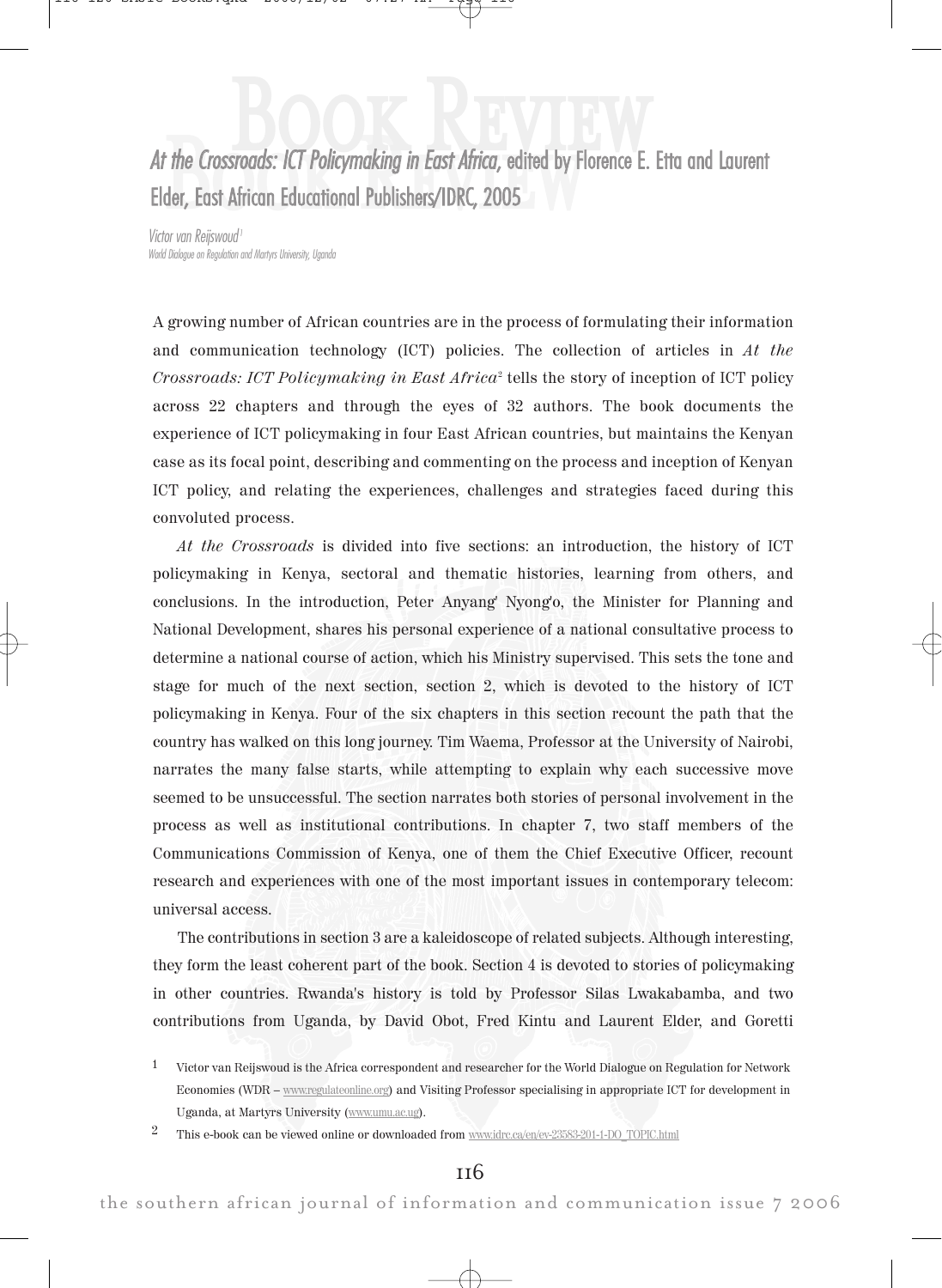Amuriat and Dorothy Okello, give readers a glimpse of what has transpired there. David Sawe shares his experience of the impact of the e?ThinkTankTz as a story of successful lobbying in Tanzania. Benchmarking, the new term for constructive comparison, juxtaposes the Kenyan experience with Malaysian, Singaporean, Egyptian and South African ones in chapter 19. It is fitting for a section on "learning from others" to also examine a developed European country. Matti Kääriäinen's contribution narrates the Finnish experiences.

In the concluding section, Paul Tiyambe Zeleza offers a sobering picture of developments, inviting and exhorting readers to circumspection in matters of ICT on the continent. In the final chapter, Florence Etta, while summarising salient elements and experiences of policymaking, recommends responsible policymaking as the way forward.

One contributor, Warigia Bowman, reported on the role of the Kenya Private Sector Alliance (KEPSA) and the Kenya Information and Communications Technology Federation (KIF). She offered further comments on Kenya's ICT policy one year after publication of the book.

## What is the status of the ICT policy in Kenya - has it been approved? Since when?

WB: Kenya published an ICT policy document in March [2006]. This document incorporated comments from the public. However, this document does not have any legislative status. It does not have the force of law. Currently, the Kenyan Ministry of Information and Communications has circulated an ICT Bill. The Ministry is in the process of collecting comments on that Bill. There is not a clear linkage between the Bill and the policy.

For whom, in your opinion, is the policy made: general people, businesses, or other?

WB: The ICT policymaking process has been an elite-driven process. The main drivers have been the private sector, through a trade association called the Kenya ICT Federation (KIF), as well as civil society, through an organisation called the Kenya ICT Network (Kictanet). To some extent, Kictanet represents social justice interests, by including representatives of open source organisations, gender activists and the youth. However, there is also a high level of private sector participation in Kictanet. Finally, the government is under no legal or regulatory obligation to consider the public's comments on the ICT policy in Kenya, which weakens the democratic implications of the policy.

Who really benefits now that the ICT policy is in place?

WB: The *policy* probably is good for the Kenyan economy. It stabilises and clarifies the market to some extent for both large multinationals as well as for smaller technology-focused businesses in Kenya.

### Do you think it is a good policy, or not, and for what reason?

WB: The policy is fairly good, as it benefited enormously from public comment. The Bill, however, does not match the policy, and fails to adequately address how rural connectivity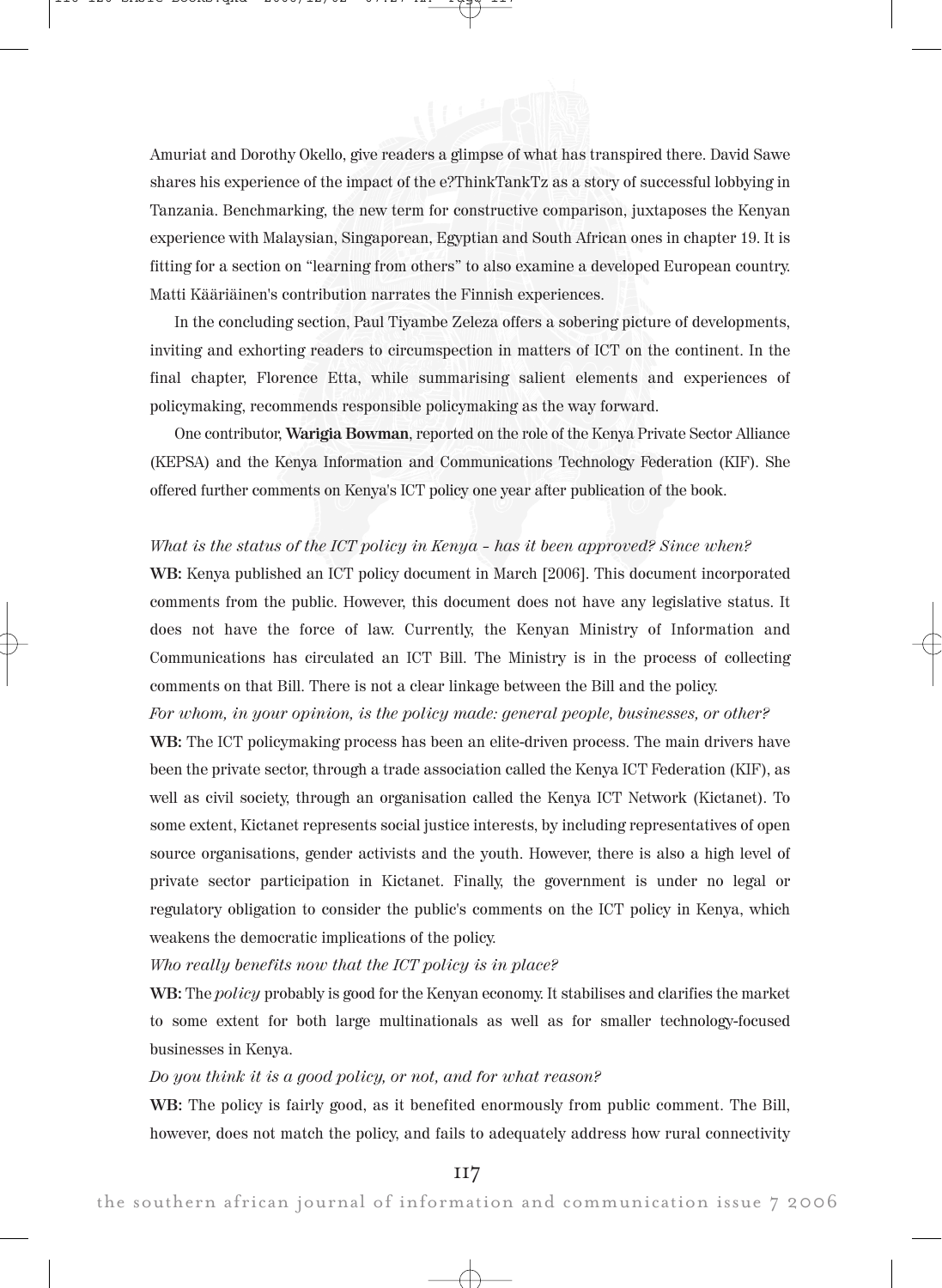

will be achieved and paid for, and on what time frame. Also, the Kenyan telecommunications sector really suffers from a duopoly. Accordingly, Kenyan law needs to force a liberalisation of the market to drive prices down for consumers. That is missing from the Bill as it currently stands.

### Do you think that the Kenyan ICT policy process is an example for the region?

WB: I would say that the Kenyan ICT policy process has been incremental yet 'authentic'. What I mean by that is that the policy process has been slow, and has proceeded in fits and starts. However, the policy process has been driven by Kenyan citizens, not donors, for the most part. By contrast, the ICT policy process in Rwanda has been largely donor-directed. Only time will tell which is more effective, but I anticipate that the Kenyan process will have more buy-in from local constituents. It has been an extremely positive development that the Kenyan government has considered public comments at all with regard to the policymaking process. This is a sign that democratic reform in Kenya is actually working and that the people's voice is increasing.

A policy is only one side of the coin. When the right regulatory mechanisms are not in place, there is a big chance of an unimplemented policy or a wrongly implemented policy. Does Kenya have regulatory mechanisms in place to guide the implementation of the policy?

WB: Kenya has a very efficient and technically skilled regulator, the Communications Commission of Kenya. This entity is one of the most independent of all government bodies in Kenya. However, there is not a dedicated regulator for ICT in Kenya. It has yet to be established. The current entity the National Communications Secretariat, housed inside of the Ministry of Information and Communications, is a relic of the 1998 Telecommunications Act. This entity has struggled with a culture of secrecy, which has made cooperation difficult with more progressive entities such as the CCK and the Directorate of E?government housed inside the President's office.

# You have monitored the process closely. Are there some final recommendations that you would like to make?

WB: As Tim Waema of the University of Nairobi and I recommended in our article to the Ministry of Planning on this topic, Kenyan ICT needs institutional and organisational reorganisation. At a minimum, the relationship between the Directorate of E?government, CCK, NCS, and the Ministry of Information must be clarified. CCK's powers need to be expanded to include ICT. In addition, Kenya could probably benefit from the establishment of an entity that would direct ICT policy and planning at the national level, as exists in Rwanda. It makes sense that such an entity would absorb or incorporate NCS and E?government. At a minimum, cultural change needs to take place inside of NCS to enhance cooperation with